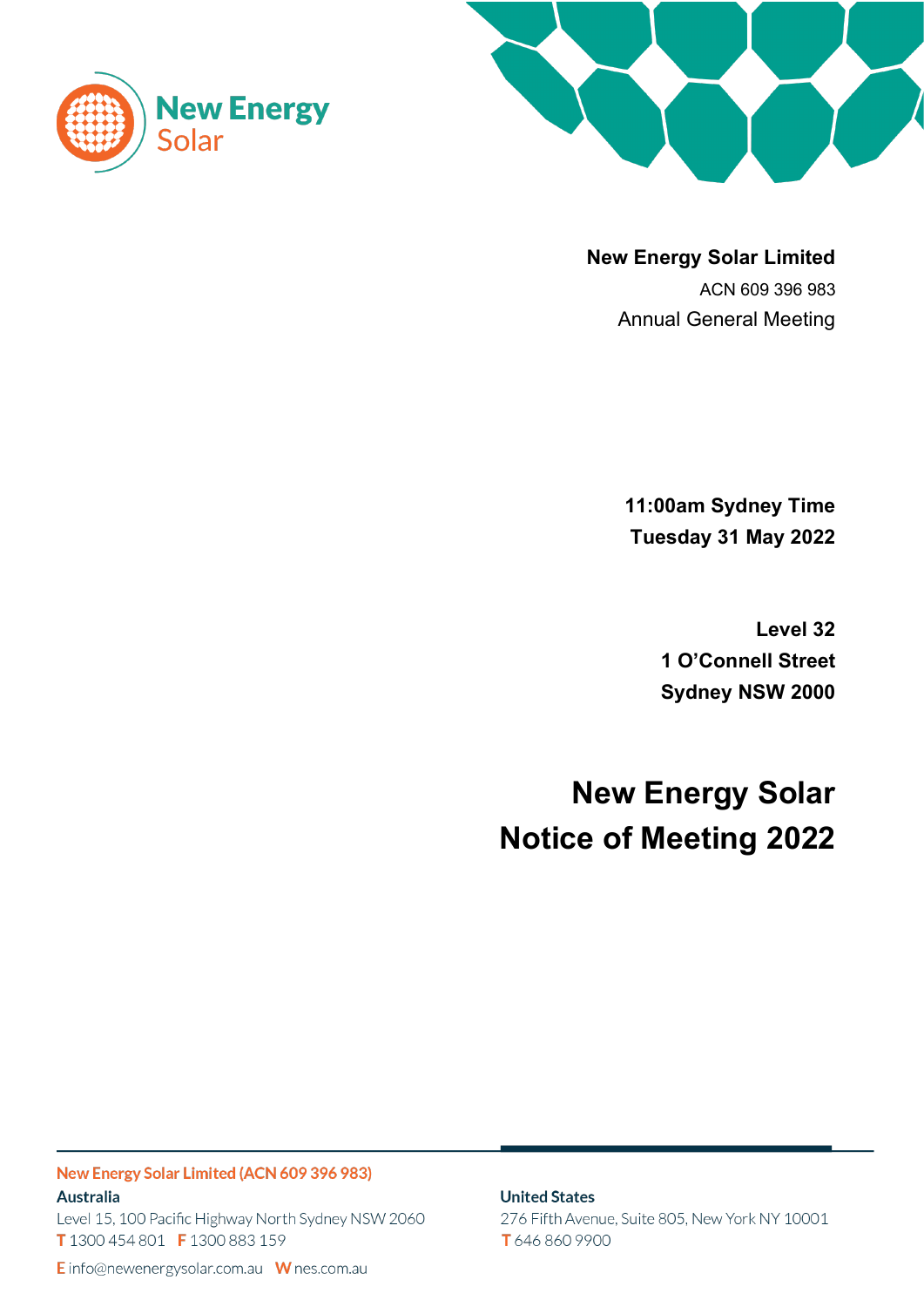|  |  | <b>O BACKGROUND</b> |
|--|--|---------------------|
|  |  |                     |

New Energy Solar Limited (ACN 609 396 983) (**Company** or **NEW**) is an Australian Securities Exchange (**ASX**) listed entity. Prior to 25 June 2021, NEW together with E&P Investments Limited as Responsible Entity of New Energy Solar Fund (ARSN 609 154 298 (**Trust**) formed a stapled entity group whose securities were traded on the ASX. On 25 June 2021, unitholders approved the unstapling of NEW and the Trust and the winding up of the Trust. The winding up of the Trust and its formal de-registration by ASIC was concluded on 14 February 2022.

# **Q** NOTICE OF **MEETING TO SHAREHOLDERS**

The Annual General Meeting of Shareholders of the Company will be held (**Meeting**) at the time, date and place detailed below to consider and vote on the resolutions in this notice of meeting (**Notice**):

# **DATE**

**11:00am (AEST) on Tuesday 31 May 2022.** 

# **VENUE Level 32, 1 O'Connell Street, Sydney, NSW, 2000.**

The board of New Energy Solar is pleased to provide Shareholders with the opportunity to participate in the Meeting virtually through the online platform provided by its share registrar Link Market Services https://meetings.linkgroup.com/NEW22.

Refer to section 7, Hybrid Meeting, below for details on how to participate in the Meeting.

The Directors recommend that Shareholders vote in favour of all resolutions set out in the Notice.

Terms and expressions used in this Notice have, unless otherwise defined, the same meanings as set out in the Explanatory Memorandum.

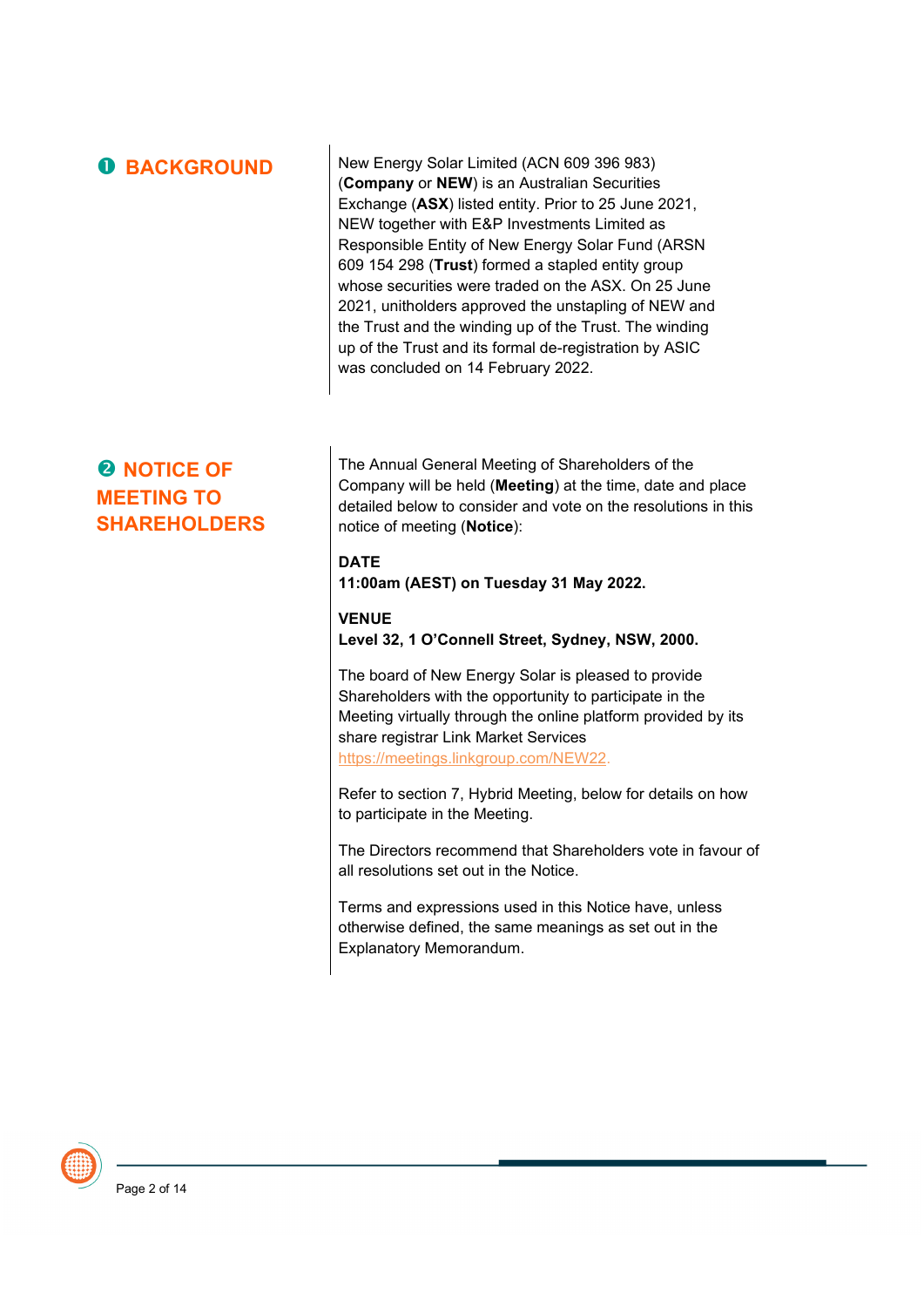# **B BUSINESS ORDINARY BUSINESS**

#### **1. Financial Accounts and Reports**

To receive and consider the financial statements, the Directors' Report, and the Independent Auditor's Report contained within the New Energy Solar Annual Report for the period 1 January 2021 to 31 December 2021 (**New Energy Solar Annual Report**).

**Note**: that no resolution is required for this item of business.

#### **2. Election and Re-Election of Directors**

To consider and, if appropriate, pass the following as separate **ordinary resolutions**:

**Resolution 1:** "*That Jeffrey Whalan, who is retiring in accordance with Rule 8.7(b) of the Company's constitution and, being eligible, be re-elected as a Director of the Company*";

**Resolution 2:** "*That John Martin, who is retiring in accordance with Rule 8.7(b) of the Company's constitution and, being eligible, be re-elected as a Director of the Company*".

**Note:** please see the Explanatory Memorandum for detailed biographies of John Martin and Jeffrey Whalan.

#### **3. Adoption of Remuneration Report**

To consider, and if appropriate, pass the following as an **ordinary resolution**:

**Resolution 3:** *"That the Remuneration Report for the year ended 31 December 2021 be adopted by the Company."*

**Note:** that the vote on this resolution is advisory only and does not bind the Directors or the Company.

#### **Voting Exclusion Statement**

The *Corporations Act 2001 (Cth)* (**Corporations Act**) restricts members of the key management personnel (**KMP**) and their closely related parties from voting in relation to resolution 3 in certain circumstances.

The Company will disregard any vote cast on resolution 3:

• by or on behalf of members of the KMP named in the Remuneration Report for the year ended 31 December

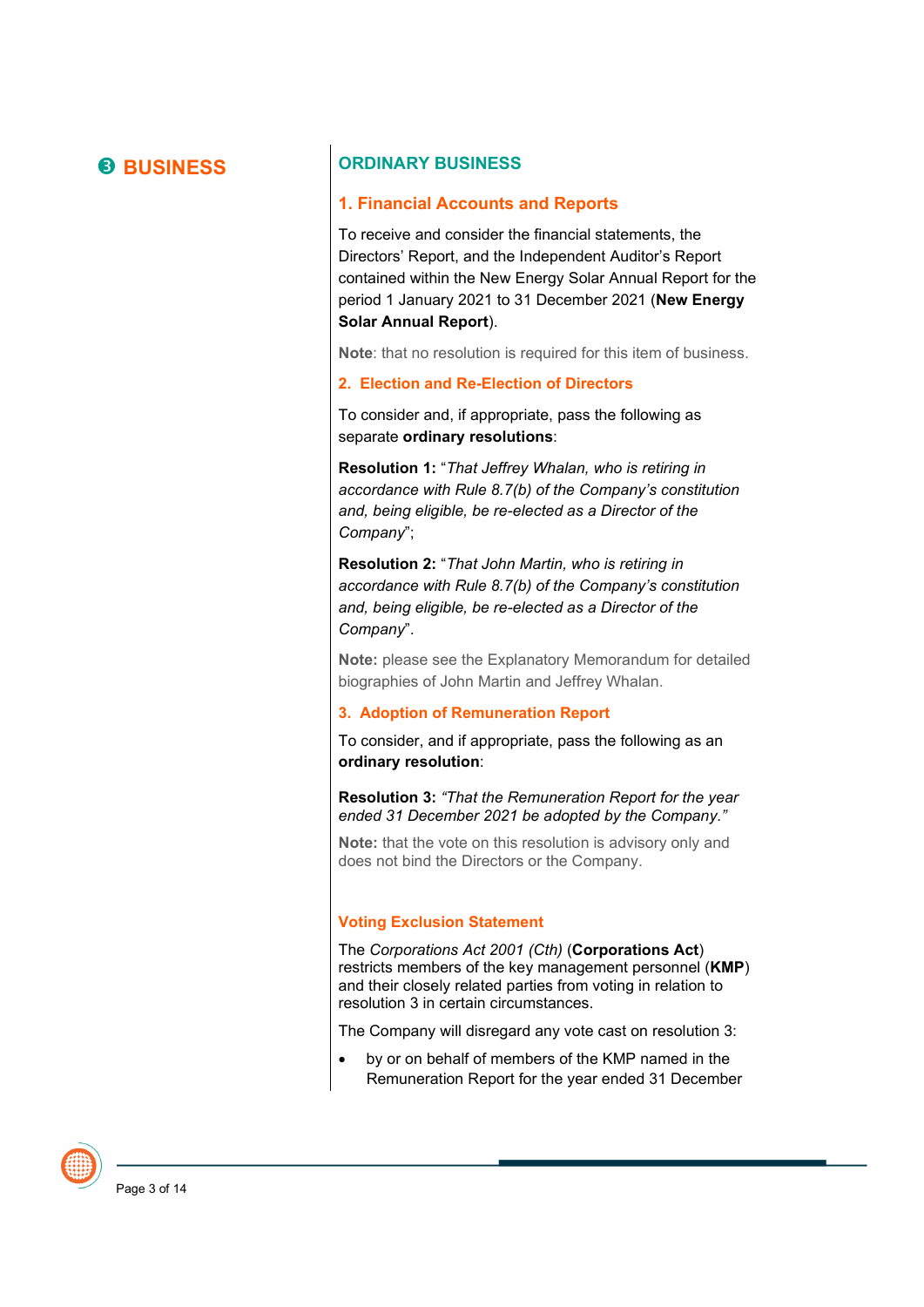2021 and closely related parties of those persons, regardless of the capacity in which the vote is cast;

• as a proxy for members of the KMP or their closely related parties,

unless the vote is cast as proxy for a person entitled to vote on resolution 3:

- in accordance with a direction on the proxy form; or
- by the Chair of the meeting in accordance with an express authority in the proxy form to vote undirected proxies as the Chair sees fit even though resolution 3 is connected with the remuneration of the KMP.

# *<u>B* PROXIES.</u> **CORPORATE REPRESENTATIVES AND ATTORNEYS**

### **PROXIES**

Any Shareholder entitled to attend and vote at this Meeting is entitled to appoint not more than two proxies to attend and vote in his/her stead.

A proxy need not be a Shareholder.

If the Shareholder appoints two proxies, the Shareholder may specify the proportion or number of votes each proxy is entitled

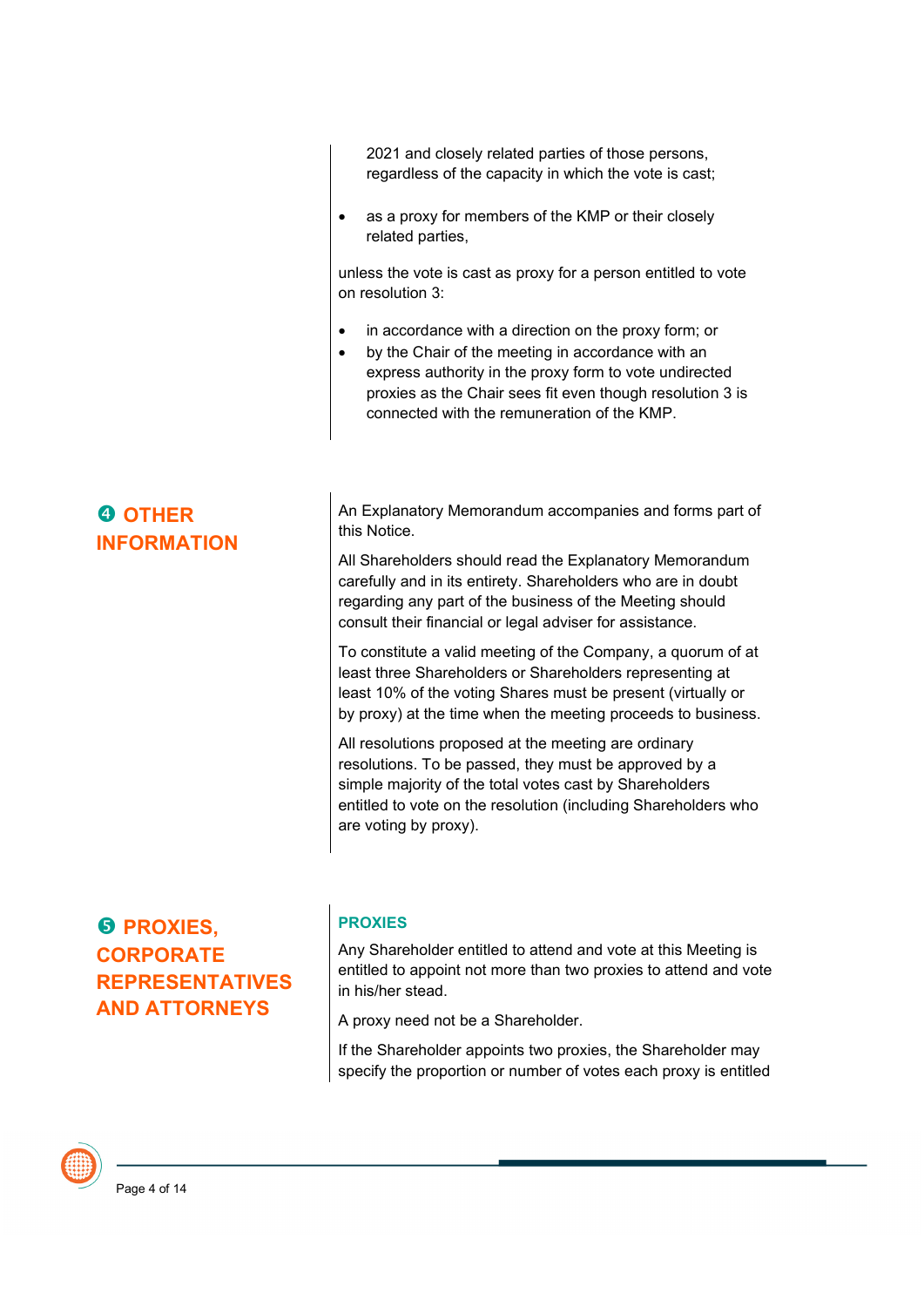to exercise. If no proportion or number of votes is specified, each proxy may exercise half of the votes. If the specified proportion or number of votes exceeds that which the Shareholder is entitled to, each proxy may exercise half of the Shareholder votes. Any fractions of votes brought about by the apportionment of votes to a proxy will be disregarded.

Proxies must be:

- (a) lodged by posting them or delivering them by hand to the address specified below;
- (b) received at the fax number specified below; or
- (c) registered online.

not later than 48 hours before the Meeting i.e. **11:00am (AEST) on Sunday 29 May 2022**.

| By mail:            | New Energy Solar                                                                      |  |  |
|---------------------|---------------------------------------------------------------------------------------|--|--|
|                     | C/- Link Market Services Limited<br>Locked Bag A14<br>Sydney South NSW 1235 Australia |  |  |
| By fax:             | +61 2 9287 0309                                                                       |  |  |
| In person:          | Level 12, 680 George Street,<br>Sydney NSW 2000                                       |  |  |
| Online <sup>.</sup> | www.linkmarketservices.com.au                                                         |  |  |

A proxy form is provided in this Notice.

### **CORPORATE REPRESENTATIVES**

A Shareholder or proxy that is a corporation and entitled to participate and vote at the Meeting may appoint an individual to act as its corporate representative. Evidence of the appointment of a corporate representative must be in accordance with section 250D of the Corporations Act and be lodged with New Energy Solar before the Meeting.

### **ATTORNEY**

To vote by attorney at the Meeting, the original or a certified copy of the power of attorney or other authority (if any) under which the instrument is signed must be received by the Share Registry before 11:00am (AEST) on Sunday 29 May 2022 in any of the following ways:

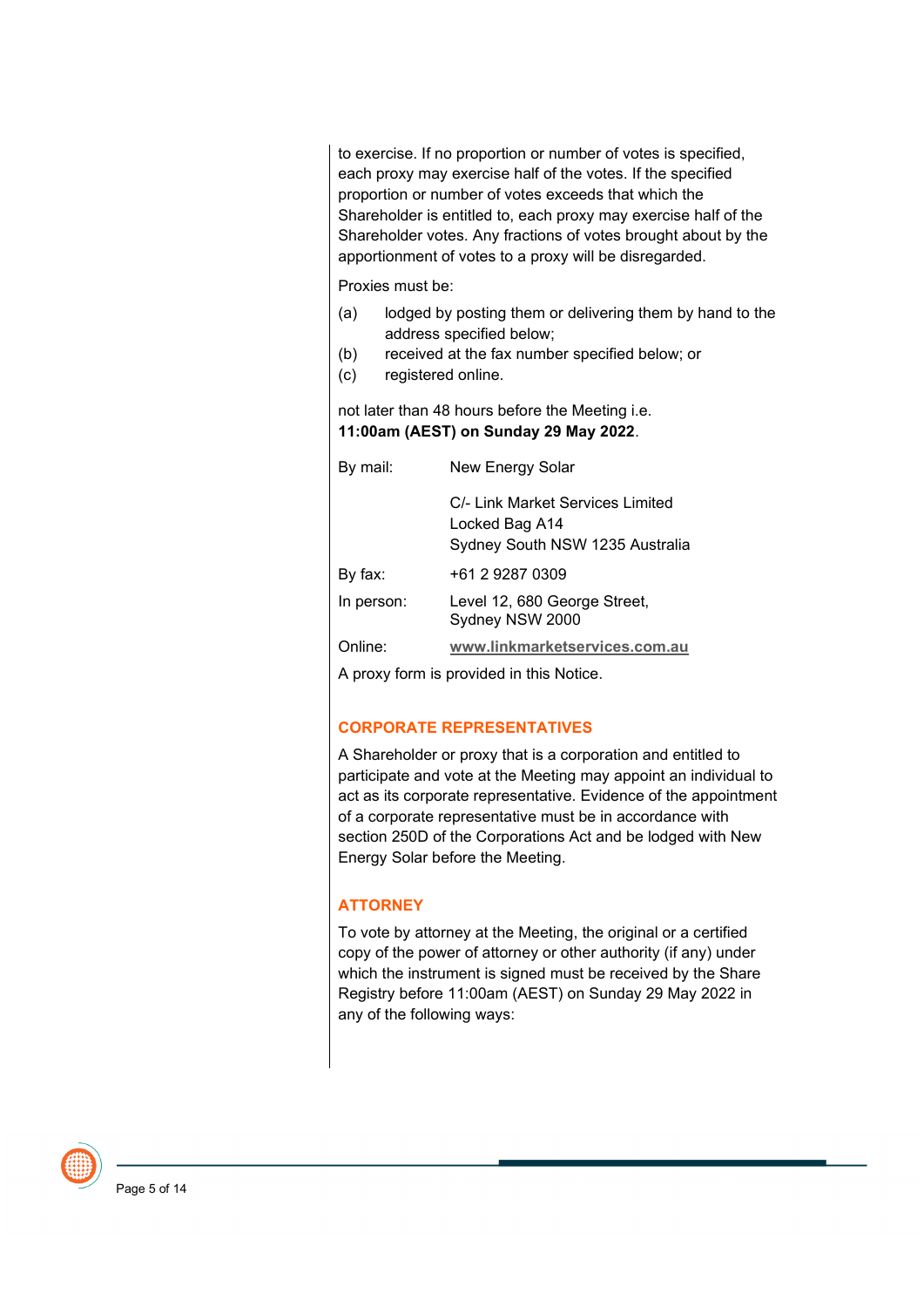| By mail:   | New Energy Solar                                                                      |  |  |  |
|------------|---------------------------------------------------------------------------------------|--|--|--|
|            | C/- Link Market Services Limited<br>Locked Bag A14<br>Sydney South NSW 1235 Australia |  |  |  |
| In person: | Level 12, 680 George Street,<br>Sydney NSW 2000                                       |  |  |  |

# **G ENTITLEMENT TO VOTE**

 $\theta$  **HYBRID MEETING**

Persons who are registered Shareholders at 11:00am (AEST) on Sunday 29 May 2022 will be entitled to vote at the Meeting. If you are in any doubt as to whether you are entitled to vote, please notify us immediately.

By order of the Board.

CAROLINE PURTELL Company Secretary

28 April 2022

# **ALL RESOLUTIONS WILL BE BY POLL**

In accordance with clause 7.7(b) of the Company's constitution, the Chair intends to demand a poll on each of the resolutions proposed at the Meeting. Each resolution considered at the Meeting will be conducted by a poll, rather than on a show of hands.

The Chair considers voting by poll to be in the interests of Shareholders as a whole, particularly where the Meeting is proposed as a hybrid meeting, and is a way to ensure the views of as many Shareholders as possible are represented and offered an opportunity to participate at the Meeting.

### **ATTENDING IN PERSON**

Shareholders can attend the Meeting in person and vote using the paper voting cards provided.

### **ATTENDING VIRTUALLY**

Shareholders and proxies will be able to attend and participate in the Meeting virtually via an online platform at

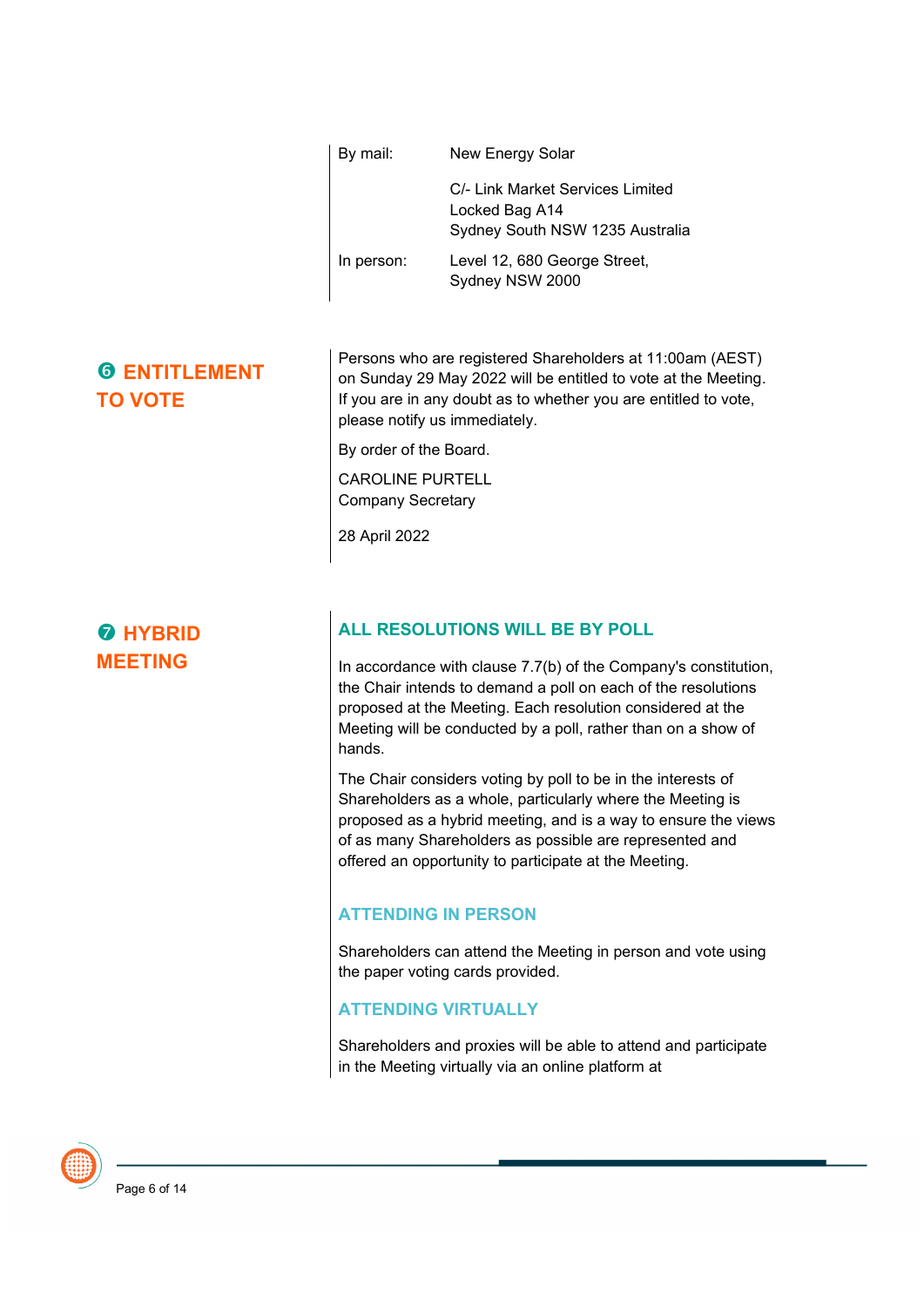https://meetings.linkgroup.com/NEW22. Directors have determined that Shareholders attending and participating in the Meeting virtually via the online platform will be able to vote and ask questions during the Meeting. More information regarding virtual attendance at the Meeting (including how to vote and ask questions virtually during the Meeting) is available in the New Energy Solar Limited Virtual Meeting Online Guide available at **[https://www.newenergysolar.com.au/investor-centre/key](https://www.newenergysolar.com.au/investor-centre/key-documents)[documents](https://www.newenergysolar.com.au/investor-centre/key-documents)**.

# **USING THE ONLINE PLATFORM**

We recommend that attendees log in to the online platform at least 15 minutes prior to the scheduled start time for the Meeting using the instructions below:

- (a) enter https://meetings.linkgroup.com/NEW22 into a web browser on a mobile or online device;
- (b) Shareholders will need their Shareholder Reference Number or Holder Identification Number, which is printed at the top of the Proxy Voting Form; and
- (c) Proxyholders will need their proxy code which Link Market Services will provide via an email no later than 24 hours prior to the Meeting. Shareholders who wish to appoint a Proxyholder will also need to provide the Proxyholder's email address, either on the proxy voting form or by calling the Link Market Services Contact Centre on 1300 554 474.

Online voting will be open between the commencement of the Meeting at 11:00am (AEST) on Tuesday 31 May 2022 and the time at which the Chair announces the closure of voting.

# **RESTRICTION ON RECORDING**

Shareholders, proxies, corporate representatives or other permitted attendees to the Meeting must not record, transmit or otherwise permit attendance or access to the Meeting to any party who is not otherwise entitled to attend the Meeting.

# 8 **EXPLANATORY MEMORANDUM**

This Explanatory Memorandum forms part of the Notice and provides Shareholders with information to assess the merits of the proposed resolutions in the Notice.

## **ORDINARY BUSINESS**

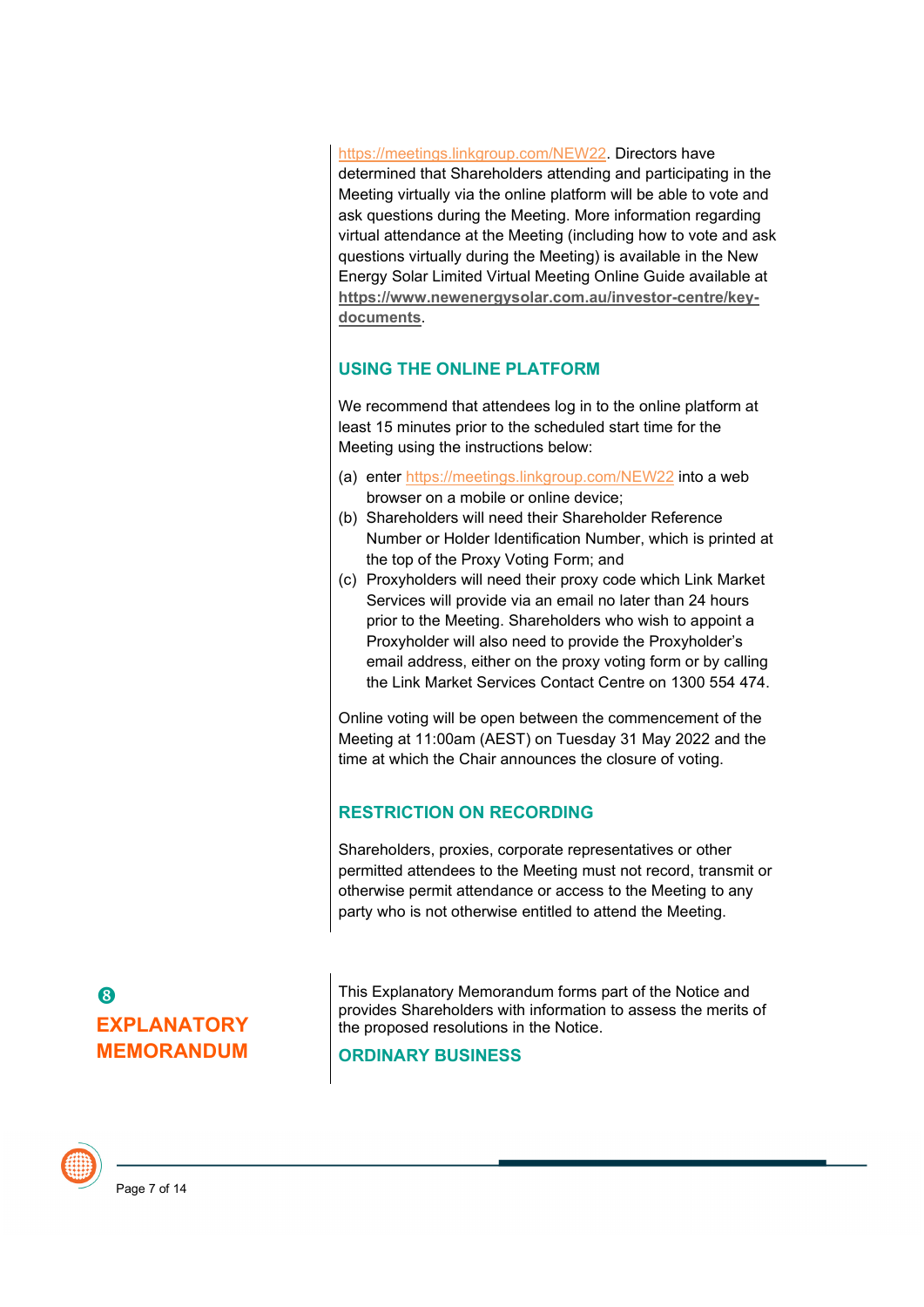## **Financial Report and Reports of the Directors and Auditor (Company and Trust)**

This item allows Shareholders the opportunity to receive and consider the financial statements of and the reports of the Directors and independent auditor for the period 1 January 2021 to 31 December 2021. Under Section 317 of the Corporations Act, the Company is required to lay these three reports that together comprise the New Energy Solar Annual Report before its Shareholders at its Annual General Meeting.

There is no requirement either in the Corporations Act or the Company's constitution for Shareholders to approve the financial report, the Directors' Report or the Independent Auditor's Report.

Shareholders will have a reasonable opportunity at the Meeting to ask questions and make comments on these reports and on the business and operations of New Energy Solar.

Shareholders will also be given a reasonable opportunity to ask the independent auditor questions about the Independent Auditor's Report and the conduct of the audit of the financial report.

### **Election and Re-Election of Directors**

Under Rule 8.7(b) of the Company's constitution, one third of the Directors of the Company must retire from office. Retiring Directors are eligible for re-election. As the Company currently has five Directors, two Directors must retire from office and are eligible for re-election.

Jeffrey Whalan was re-elected to the Board at the 2019 Company annual general meeting and John Martin was appointed to the Board as Managing Director on 27 October 2017. According to Rule 8.19(c) of the Company constitution, a Managing Director does not need to comply with Rule 8.7(b) of the Company's constitution which provides that one third of the Directors of the Company must retire from office. John Martin retired from his role as Managing Director of the Company on 30 September 2021 and so he must now comply with Rule 8.7(b) of the Company's constitution. Both Jeffrey Whalan and John Martin retire in accordance with Rule 8.7(b) of the Company's constitution and, being eligible in accordance with Rule 8.4 of the Company's constitution and the ASX Listing Rules, offer themselves for re-election.

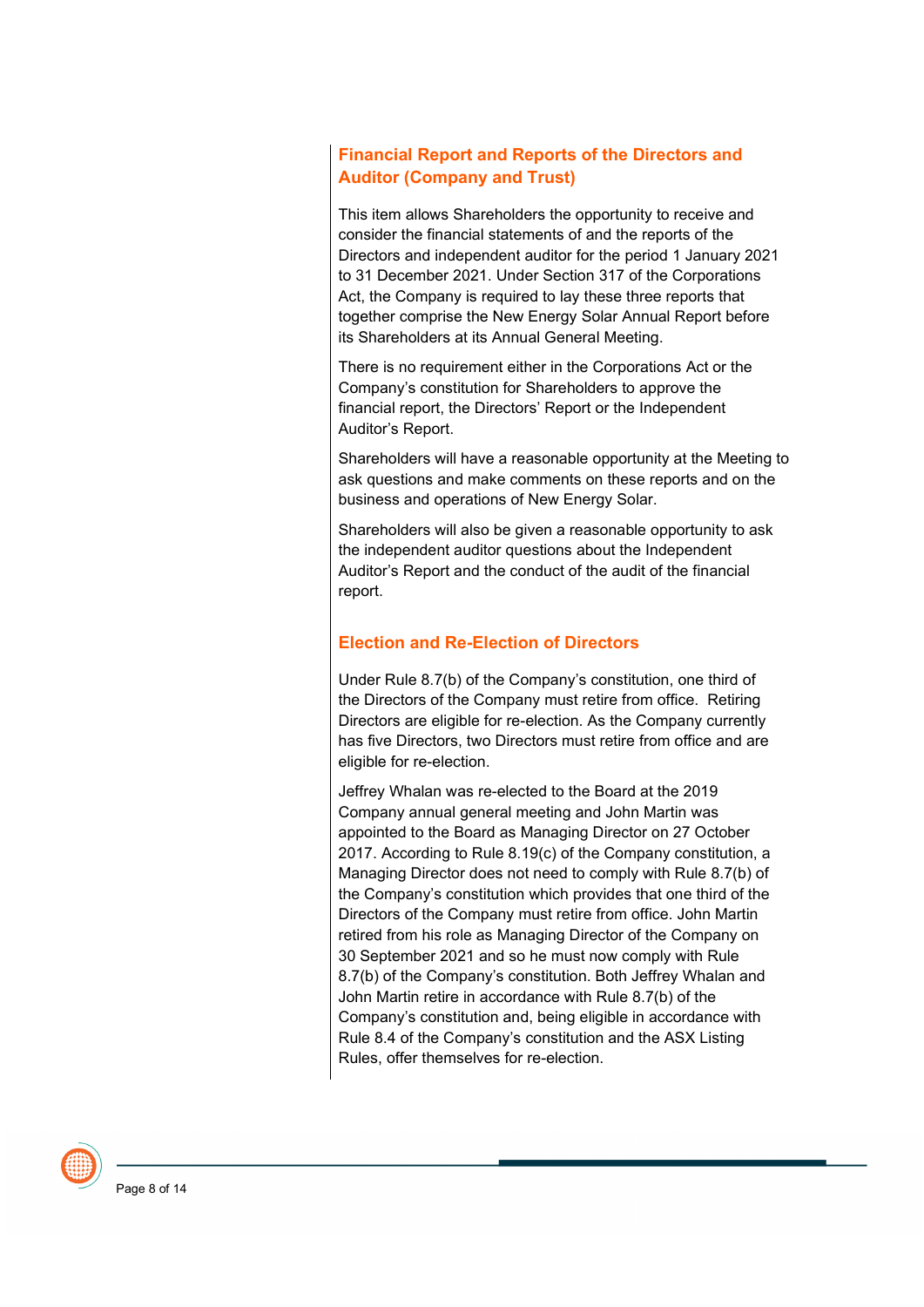If Jeffrey Whalan is re-elected as a Director of the Company, he intends to retire upon completion of a portfolio sale of the Company's assets provided such sale occurs prior to the next annual general meeting. If such sale does not occur prior to the next annual general meeting, or at all, then Jeffrey Whalan intends to retire at the next annual general meeting.

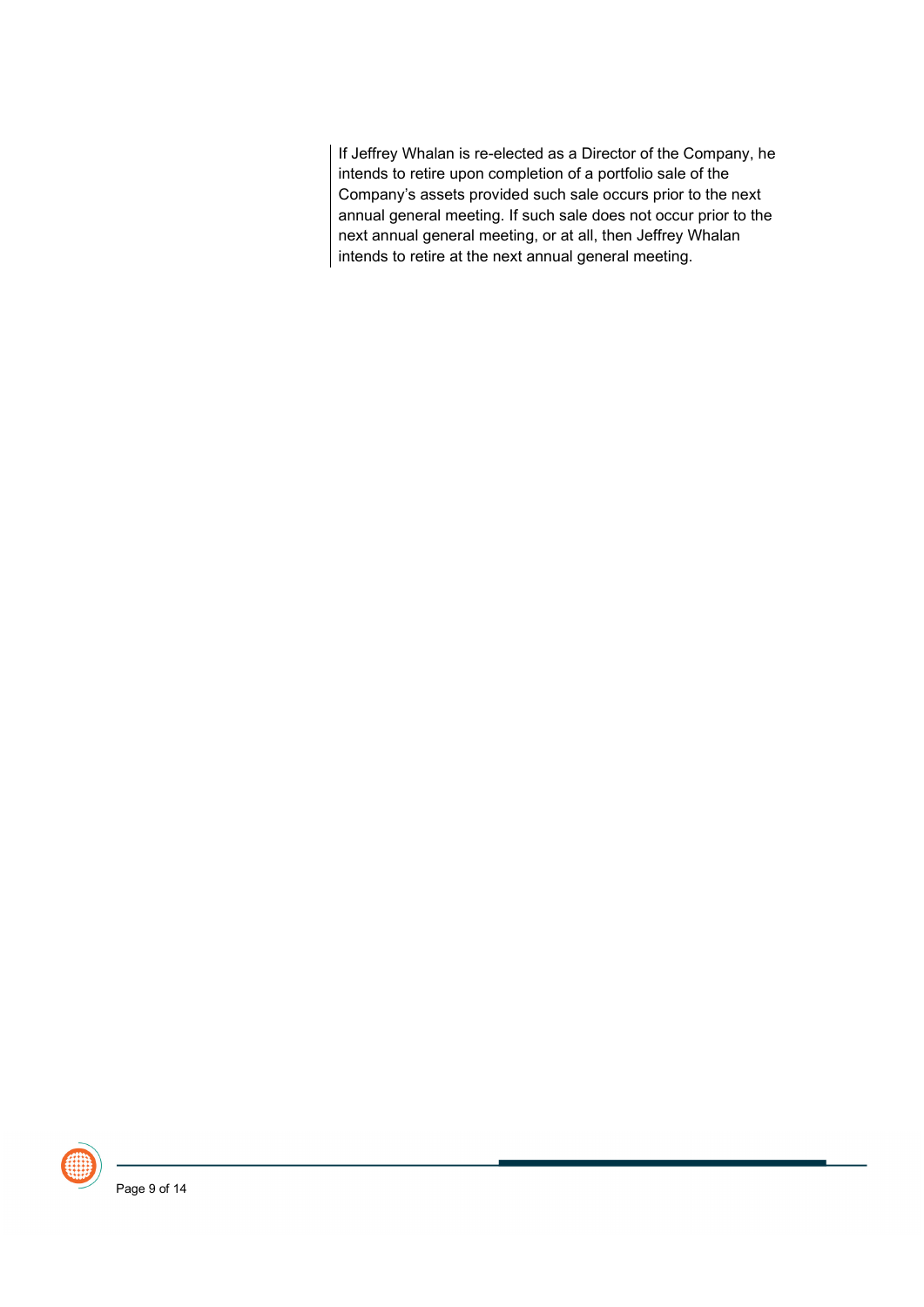# **RESOLUTION 1 Re-Election of Jeffrey Whalan as Director of the Company**

Resolution 1 provides for the re-election of Jeffrey Whalan as Director of the Company in accordance with the Company's constitution. See below for details of Mr Whalan's' background.



#### **JEFFREY WHALAN**

BA (NSW), FAICD

**Non-Executive Director and Chair**

Jeffrey is Managing Director of the Jeff Whalan Learning Group, a specialist human resources company. He was a senior executive officer in the Australian Public Service from 1990 to 2008.

Jeffrey was appointed an Officer in the Order of Australia in 2008 for his work as Chief Executive Officer (**CEO**) of Centrelink.

Among other things, the award recognised his achievements in 'the development of corporate accountability processes'.

Jeffrey is a Fellow of the Australian Institute of Company Directors. As CEO of Centrelink, Jeffrey was responsible for the largest agency of the Australian Public Service, \$70 billion of government outlays and 27,000 staff. Prior to joining Centrelink, he was CEO of Medicare Australia. Jeffrey has held Deputy Secretary positions in the Departments of Prime Minister and Cabinet, Defence and the then Department of Family and Community Services. He has also held senior executive positions in the Transport and Health departments.

During the past three years Jeffrey has not acted as director of any other Australian listed public entity.

The Directors of the Company (with Mr Whalan abstaining) recommend that Shareholders vote in favour of the re-election of Mr Whalan.

The Chair of the Meeting intends to vote undirected proxies in favour of the re-election of Mr Whalan.

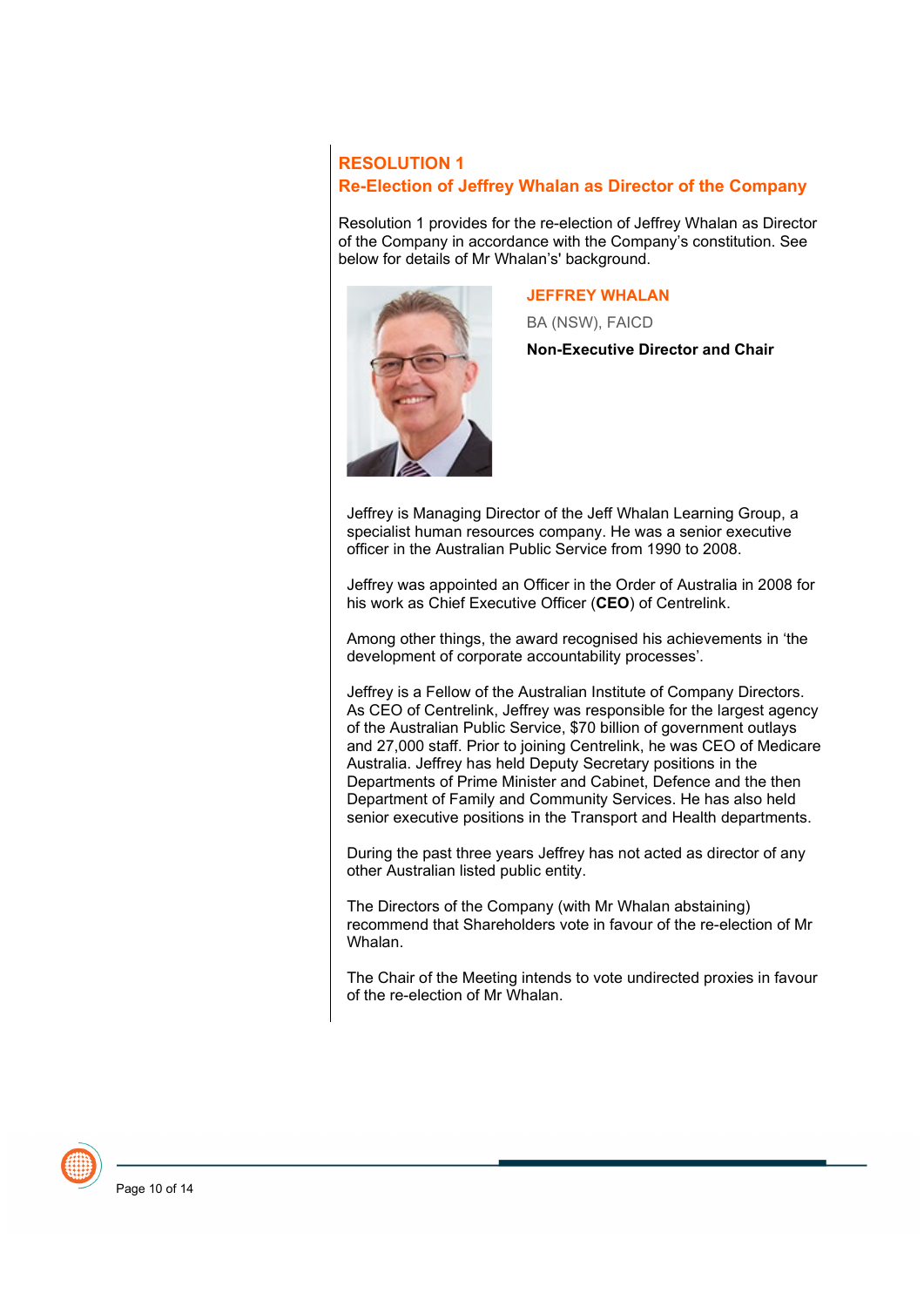**RESOLUTION 2 Re-Election of John Martin as Director of the Company**

Resolution 2 provides for the re-election of John Martin as Director of the Company in accordance with the Company's constitution. See below for details of Mr Martin's background.



#### **JOHN MARTIN**

BEcon (Hons) (USYD)

**Non-Independent, Non-Executive Director**

John is currently the CEO of Windlab Pty Limited, a global renewable energy development company, and brings a wealth of experience and capability to the Board after more than two decades of experience in corporate advisory and investment banking with a focus on the infrastructure, energy and utility sectors.

John resigned as the CEO and Managing Director of the Company on 30 September 2021, after being appointed to that role in May 2017, but retained a seat on the Board. John previously led the Infrastructure and Utilities business at corporate advisory firm Aquasia where he advised on more than \$10 billion of infrastructure and utility M&A and financing transactions. Prior to this John held various investment bank management positions including the Head of National Australia Bank Advisory and the Joint Head of Credit Markets and Head of Structured Finance at RBS/ABN AMRO.

During his time at ABN AMRO, John managed the Infrastructure Capital business which was viewed as a market leader in the development and financing of infrastructure and utility projects in Australia. John started his career as an economist with the Reserve Bank of Australia and then worked in various treasury and risk management positions, before moving to PwC as the partner responsible for financial risk management. At PwC John advised some of Australia's largest corporations on the management and valuation of currency, interest rate and commodity exposures – with a focus on advising energy companies trading in the Australian National Electricity Market.

John has a Bachelor of Economics (Honours) from the University of Sydney. John is a past board member of Infrastructure Partnerships Australia.

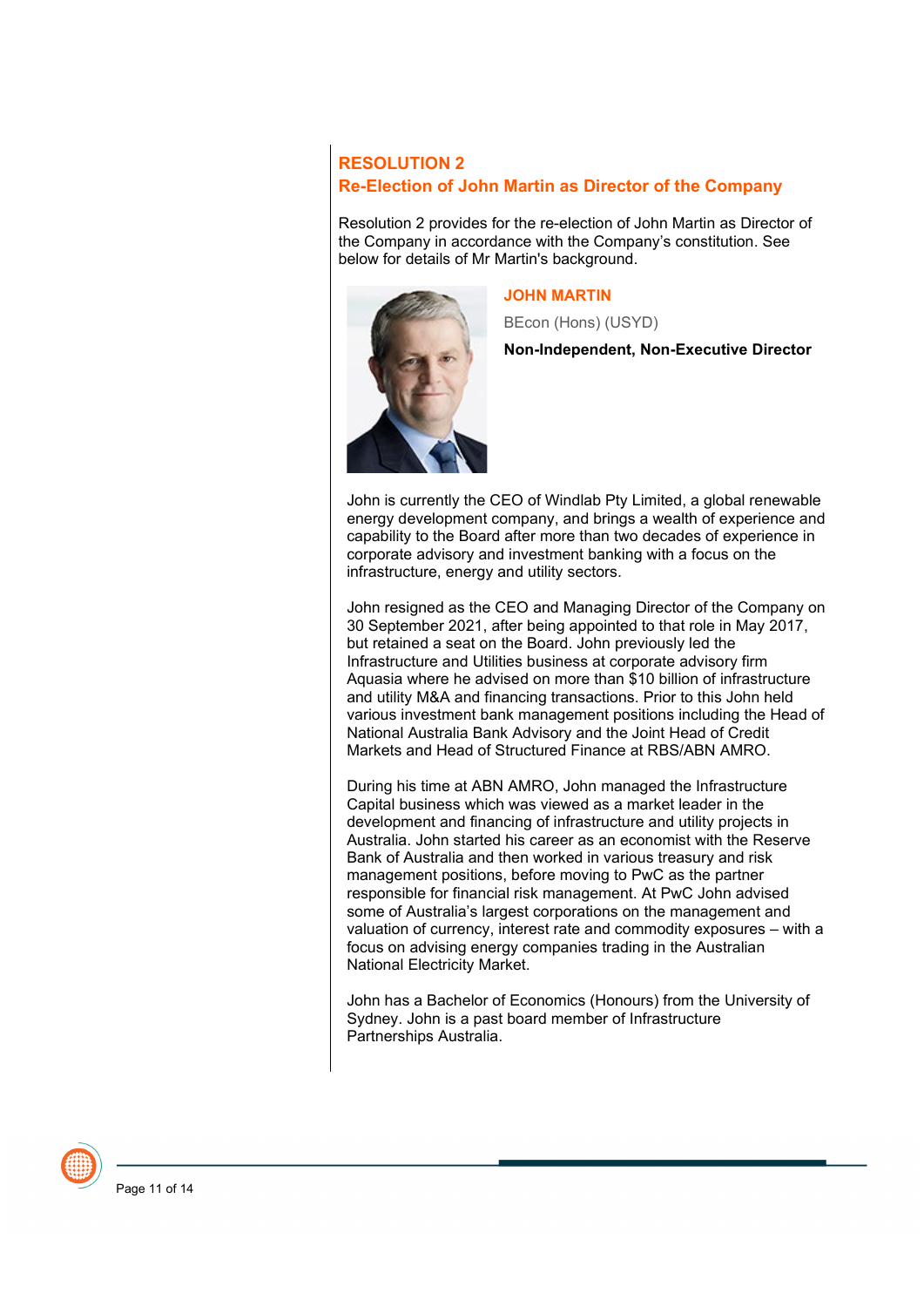The Directors of the Company (with Mr Martin abstaining) recommend that Shareholders vote in favour of the re-election of Mr Martin.

The Chair of the Meeting intends to vote undirected proxies in favour of the re-election of Mr Martin.

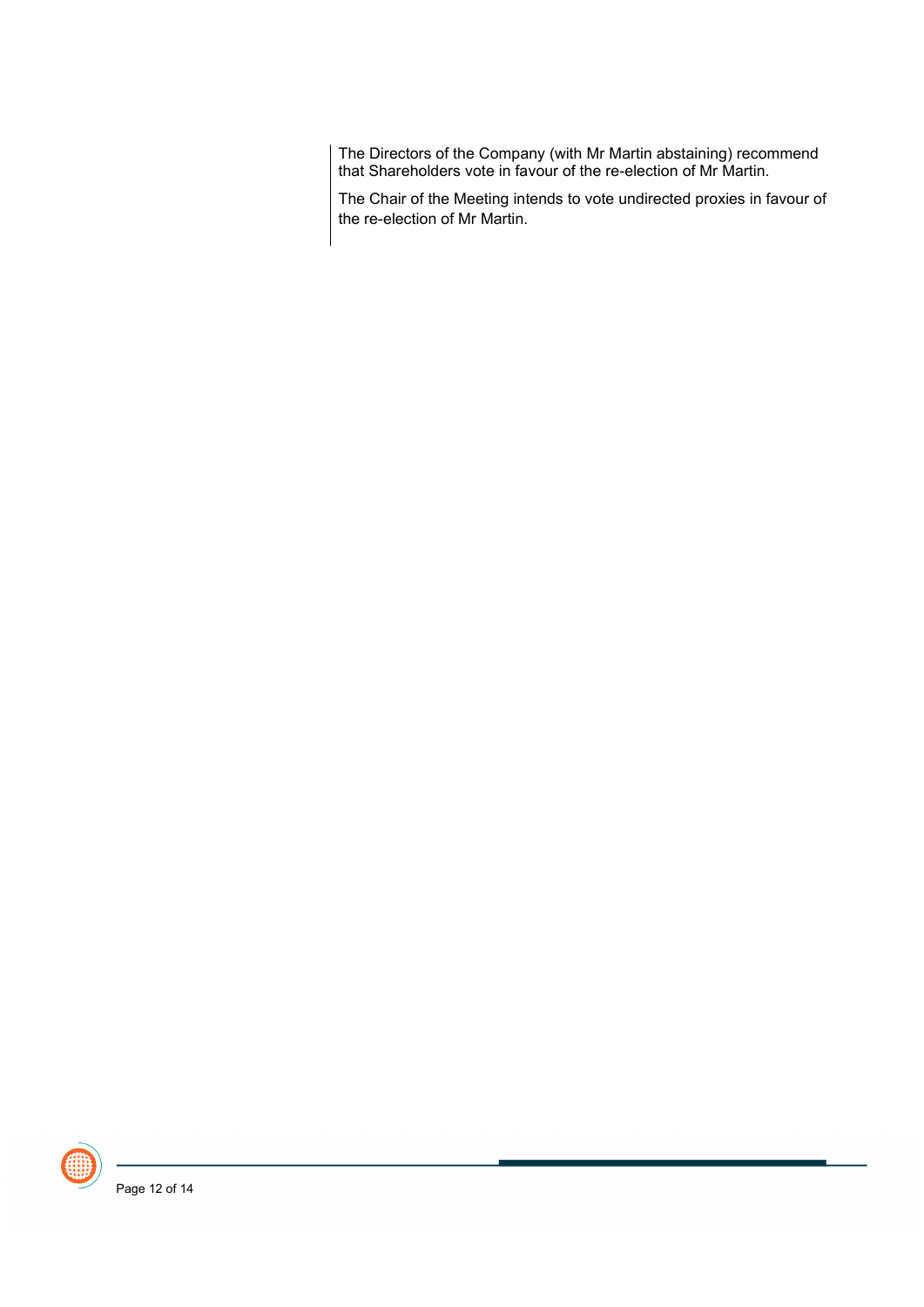# **RESOLUTION 3 Adoption of Remuneration Report**

The Company's Remuneration Report is contained in the Directors' Report set out in the New Energy Solar Annual Report. Under section 250R(2) of the Corporations Act, the Company must put the adoption of its remuneration report to a vote at its annual general meeting.

The vote is advisory only and does not bind the Directors or the Company.

The Board of the Company will consider the outcome of the vote and any comments made by Shareholders on the Remuneration Report at the Annual General Meeting when reviewing the Company's remuneration policies.

If 25% or more of the votes that are cast are voted against the adoption of the Remuneration Report at two consecutive annual general meetings, at the second of those annual general meetings, Shareholders will be required to consider, and if thought fit, pass an ordinary resolution (a "spill resolution") that another meeting be held within 90 days at which all of the Company's Directors other than the Managing Director must stand for election.

The Directors of the Company unanimously recommend that Shareholders vote in favour of adopting the Remuneration Report.

The Chair of the Meeting intends to vote undirected proxies in favour of adopting the Remuneration Report.